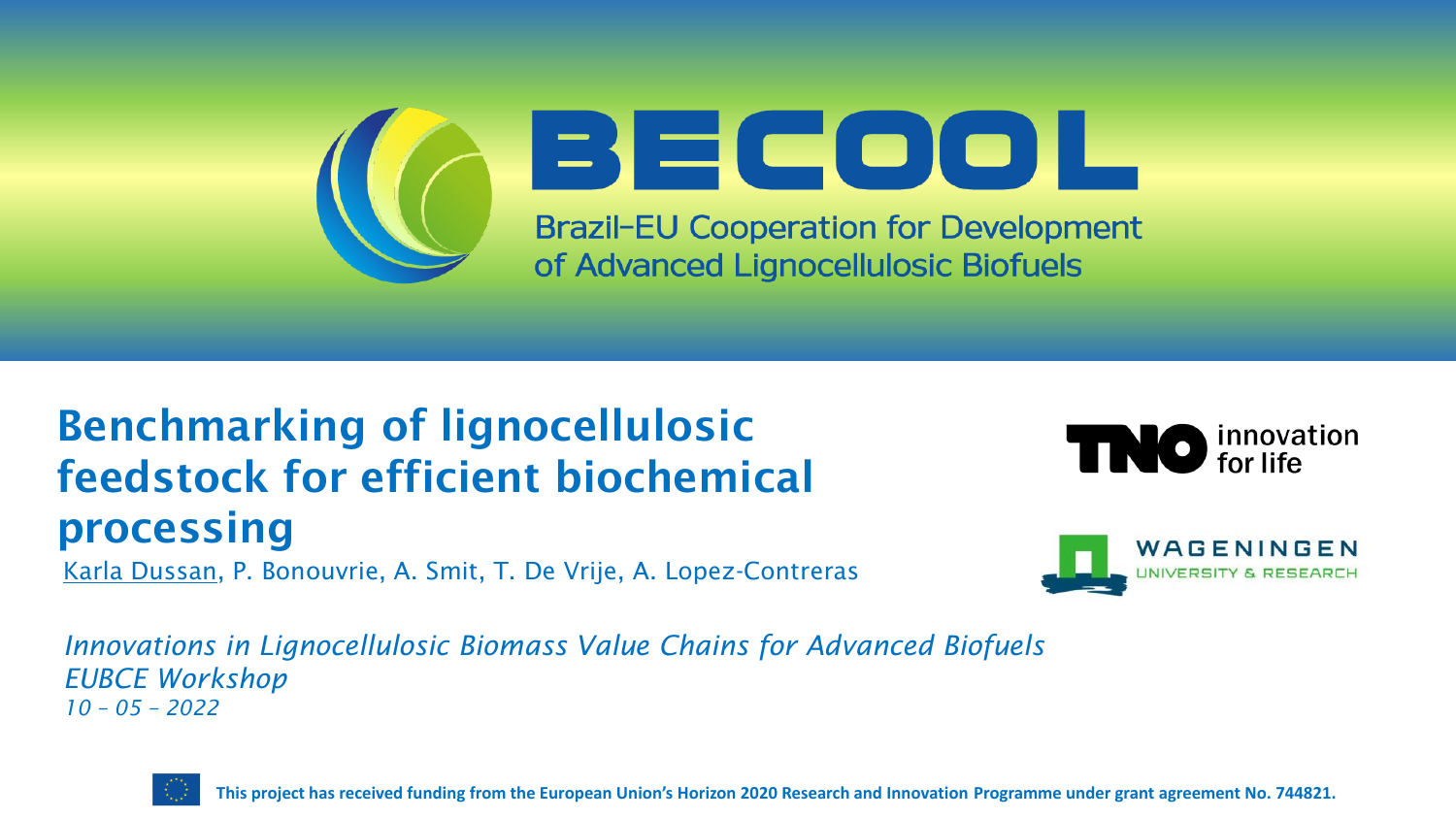## Advanced ethanol via Organosolv fractionation

- TNO's FABIOLA<sup>TM</sup> organosolv pretreatment technology: Acetone-water fractionation under mild conditions, yielding cellulose-rich pulp, C5 sugars hydrolysate and less condensed lignin.
- Process developed for conventional hardwoods and some agricultural residues, but performance influenced by biomass composition.
- Pre-extraction of lignocellulosic feedstocks: Reduce variability in fractionation performance.
- Main objective: Screening of wide range of lignocellulosic feedstocks and evaluate fermentability towards ethanol.

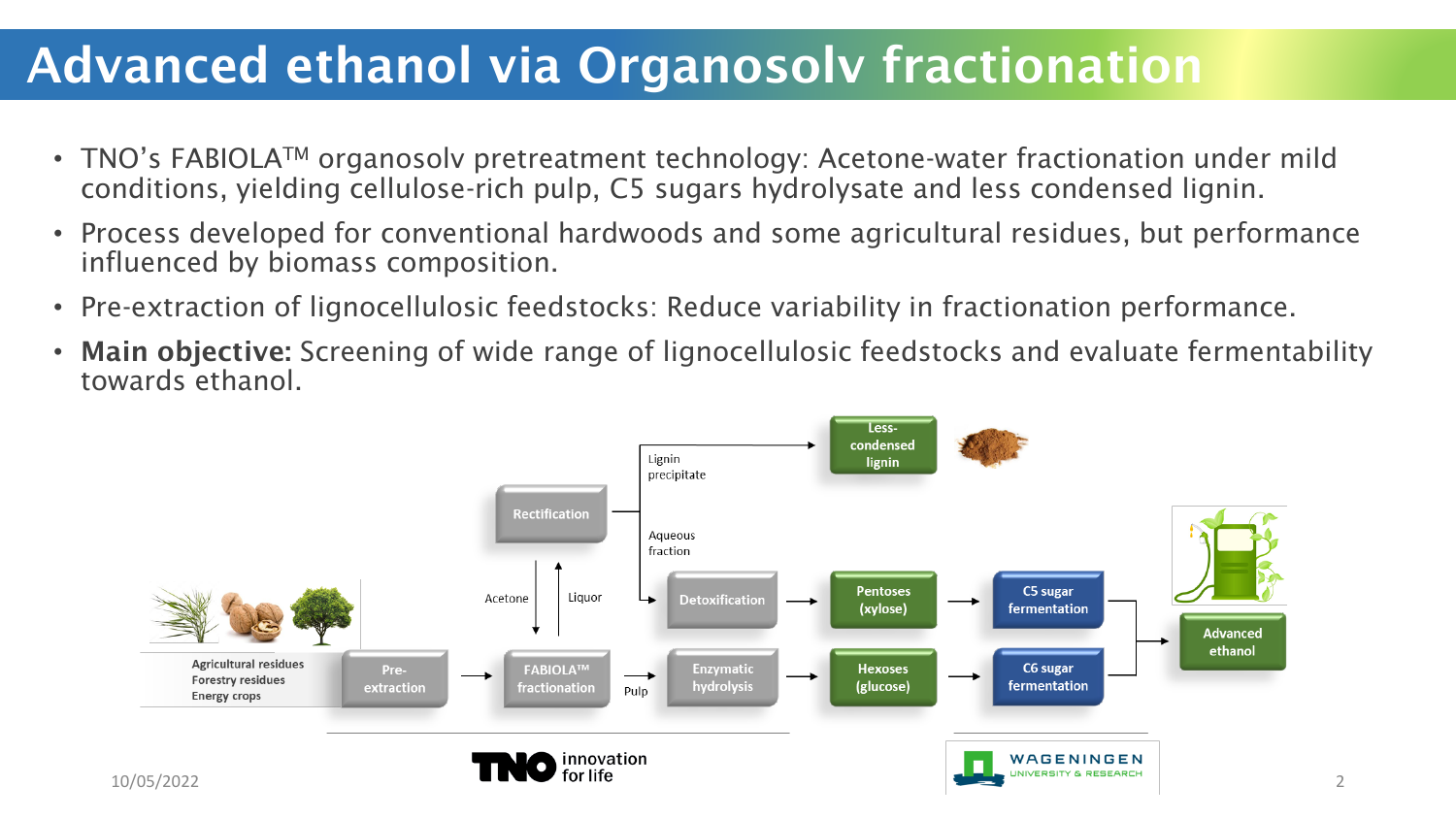# **Methodologies**

#### Selected feedstocks

#### **Herbaceous**

### Agri-residues

Hemp, sunn hemp, sorghum, giant reed

Wheat straw, corn stover

### Methodology

- Biochemical characterization of feedstocks and products
- **EXECTE:** Acetone-gradient solvent extraction and acetone mild organosolv fractionation (2L-scale)
- Detoxification of C5 sugars hydrolysate using 4% GAC
- Enzymatic saccharification of cellulosic pulp
- Ethanol fermentation: Saccharomyces cerevisiae Ethanol Red® (Leaf – Lesaffre) for C6 sugars, *Spathaspora passalidarum* CBS 10155T for C5 sugars, cultivation in flasks in nutrient- and salt-supplemented media

#### Reference

Beech wood



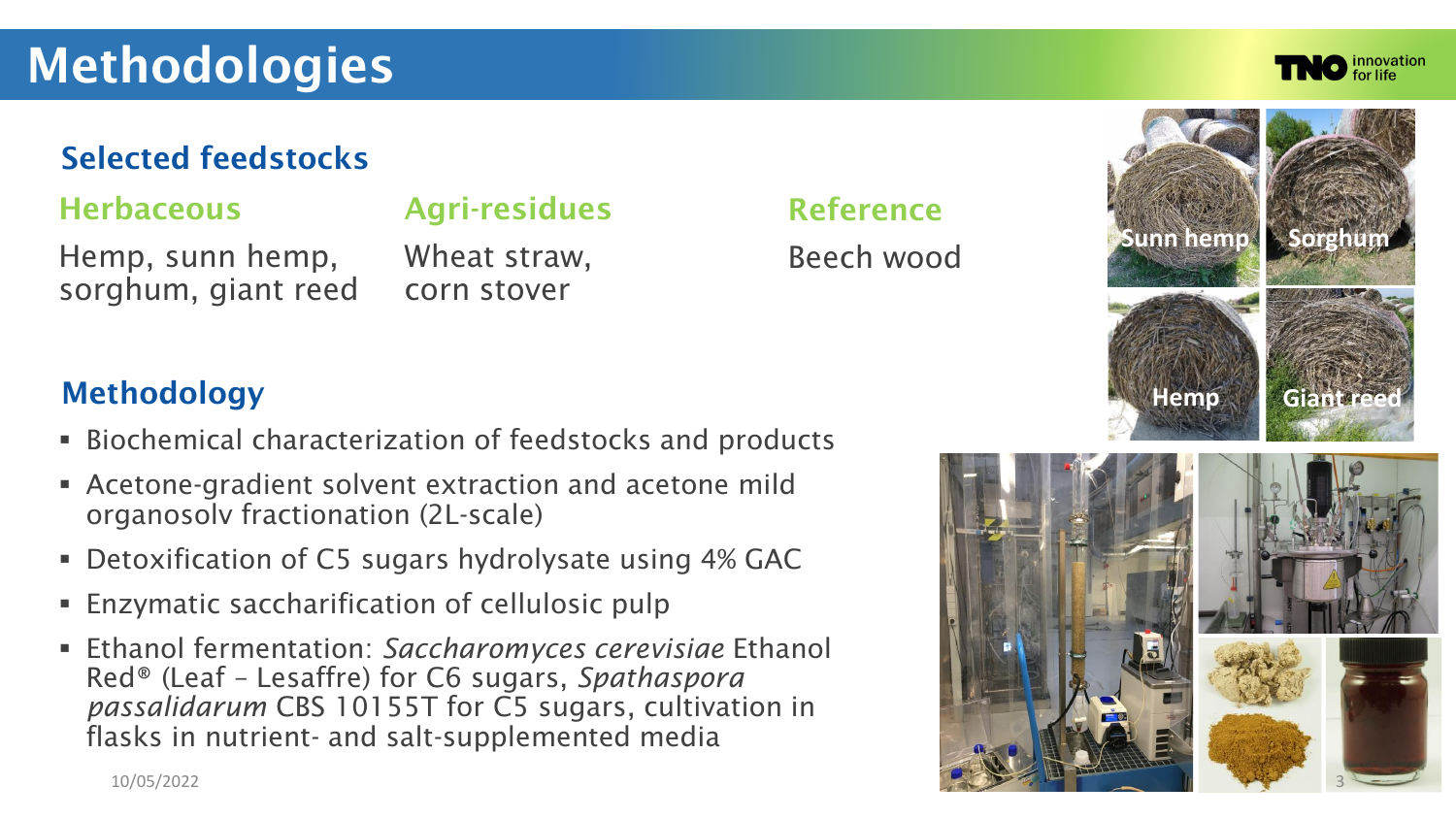#### Pre-extraction:

- Robust to treat the wide range of biomasses.
- Reduction of ash/extractives content in most feedstocks.
- Higher lignocellulose content (70  $\Rightarrow$  82 % dw).

### Fractionation:

- High C6 sugar recovery in product pulps from all feedstocks.
- C5 recovery, delignification and lignin yield still quite variable among feedstocks, but comparable to reference biomass.
- Certain feedstocks require higher acid dosages: Hemps.
- $\Box$  C6 recovery (norm %)  $\Box$  C5 hydrolysis (norm %)
- □ Delignification (% lignin) Lignin yield (% lignin)



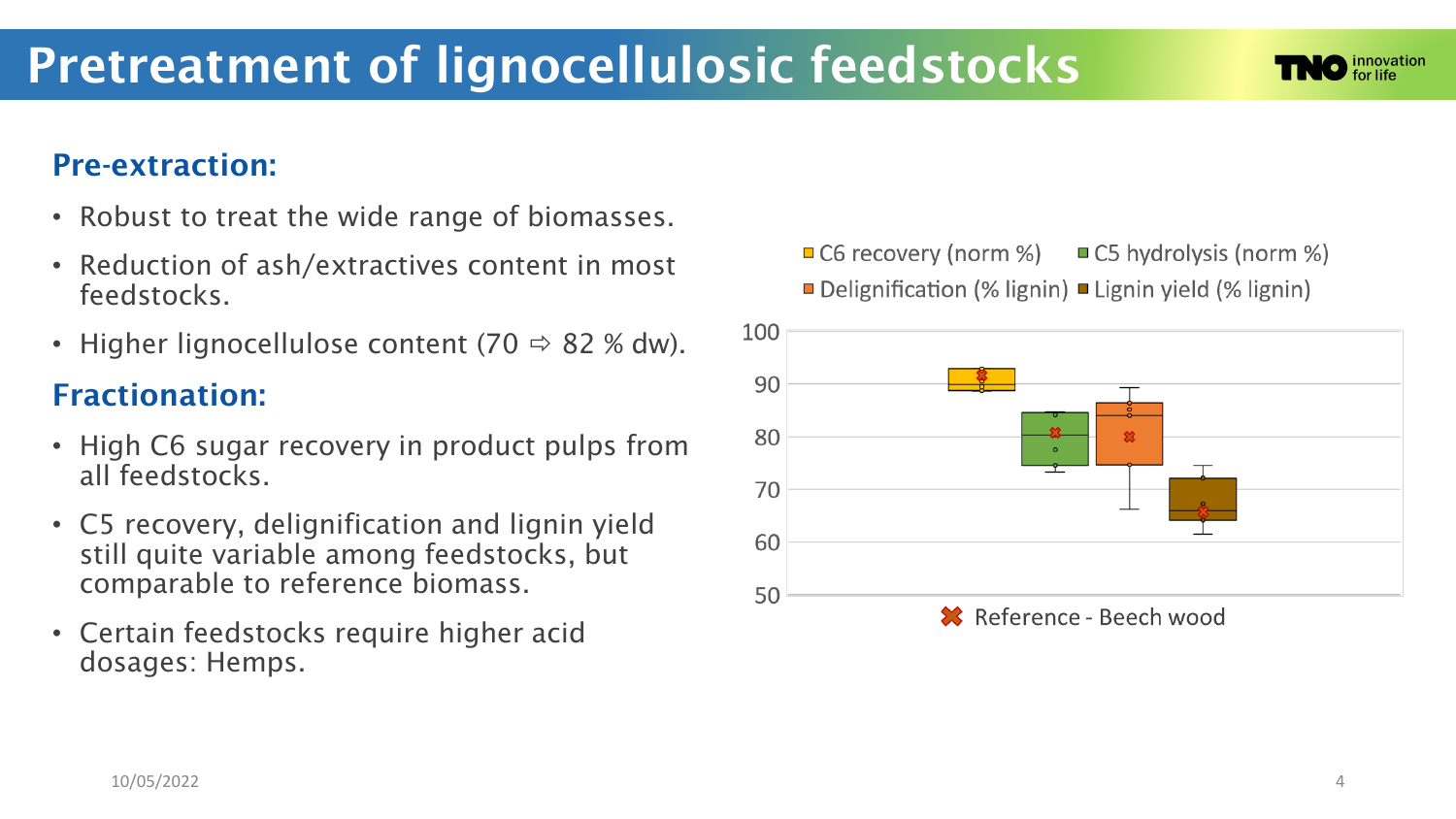## C6 sugars – Enzymatic hydrolysis of pulps

- Enzymatic hydrolysis of  $FABIOLA<sup>TM</sup>$  pulps using commercial enzyme cocktail (Cellic CTEC2, Novozymes) at standard consistency (10% w/v).
- Pulps from BECOOL feedstocks gave rise to high glucose yields (>70%) after 48 h, except hemps.
- Additional work: High consistency hydrolysis (25% w/v) readily feasible with corn stover in fed-batch operation: Up to 170 g/L glucose from corn stover pulp.





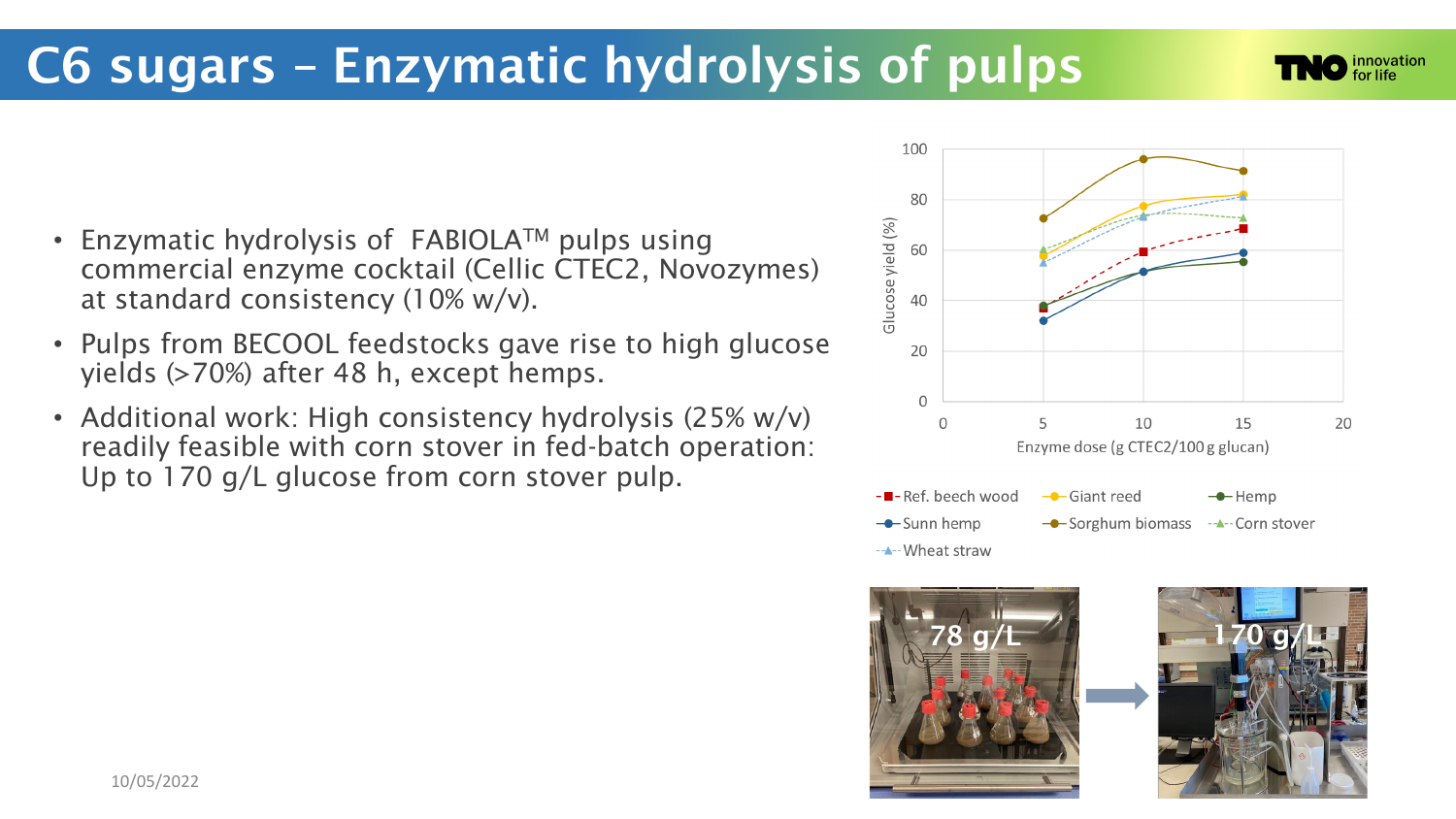# C6 sugars – Ethanol fermentation

- Good growth with all C6 substrates.
- Ethanol yield on glucose (control): 0.41  $g/g = 80\%$  of theoretical maximum.
- Ethanol yield only slightly lower on feedstocks: Not all sugars consumed (xylose ~5%).



| <b>Substrate</b>  | <b>Total</b><br>sugars | <b>Sugar</b><br>consumption | <b>Ethanol</b><br>production | <b>Ethanol</b><br>yield on<br>total sugars |
|-------------------|------------------------|-----------------------------|------------------------------|--------------------------------------------|
|                   | g/L                    | $\%$                        | g/L                          | % of control                               |
| Glucose (control) | 117                    | 100                         | 48.3                         | 100                                        |
| Wheat straw       | 93                     | 96                          | 37.5                         | 97                                         |
| Maize stover      | 93                     | 95                          | 36.6                         | 95                                         |
| Sorghum           | 88                     | 95                          | 34.6                         | 95                                         |
| Sunn hemp         | 109                    | 94                          | 41.4                         | 92                                         |
| Hemp              | 84                     | 96                          | 33.0                         | 95                                         |

WAGENINGEN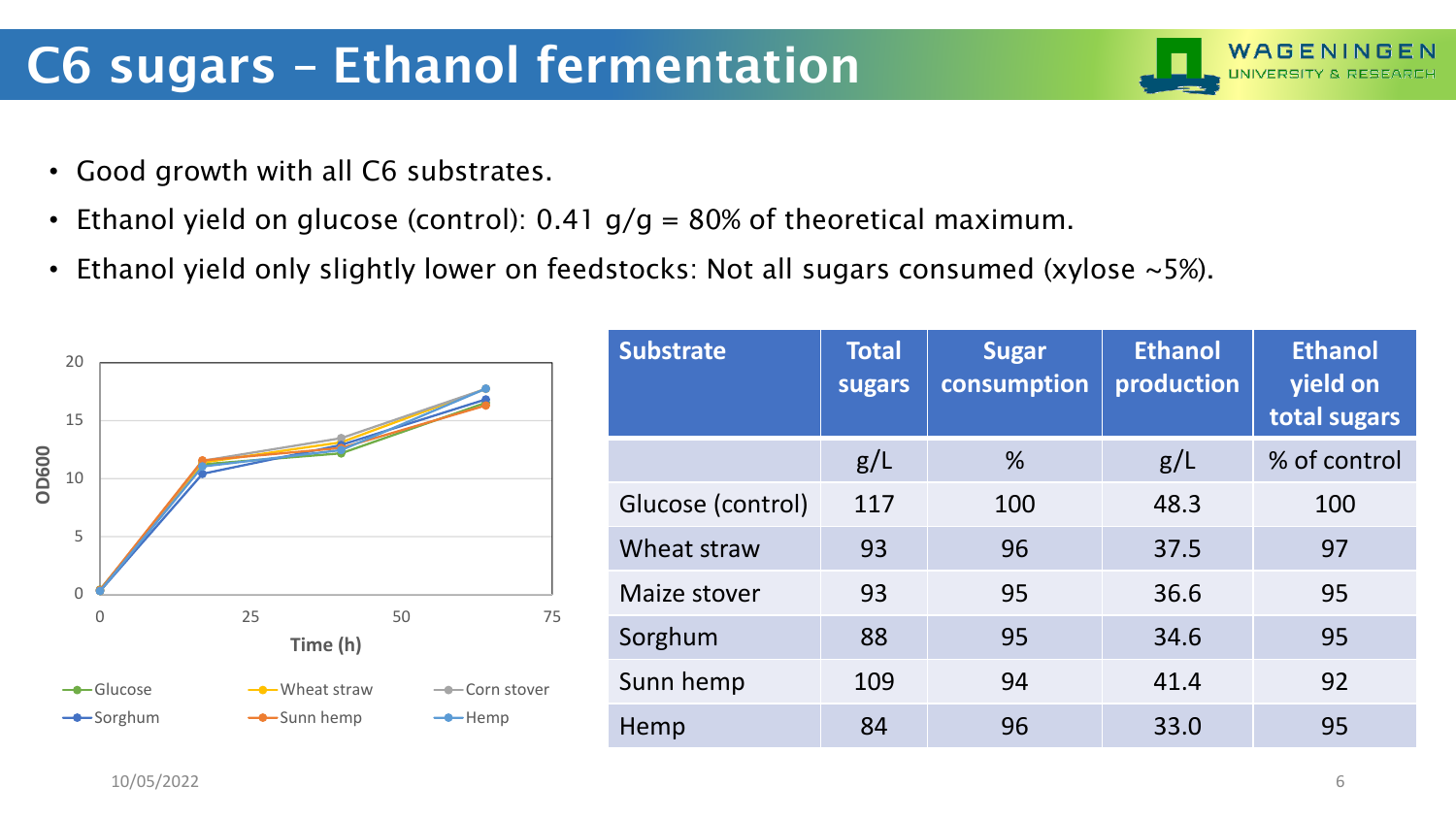- Between 6-11% C5 sugars degradation to furfural, presence of ppm levels of phenolics
- Carbon adsorption provides a potential route for removal of these inhibitory compounds prior to fermentation
- Fixed bed of granular activated carbon as an scalable alternative: Sizing based on adsorption capacities characterized with representative hydrolysate
- Detoxified hydrolysates further evaporated under vacuum to reach sufficiently high sugar concentrations  $(30 \text{ g/L} \Rightarrow 60 \text{ g/L})$



Scheme of detoxification setup

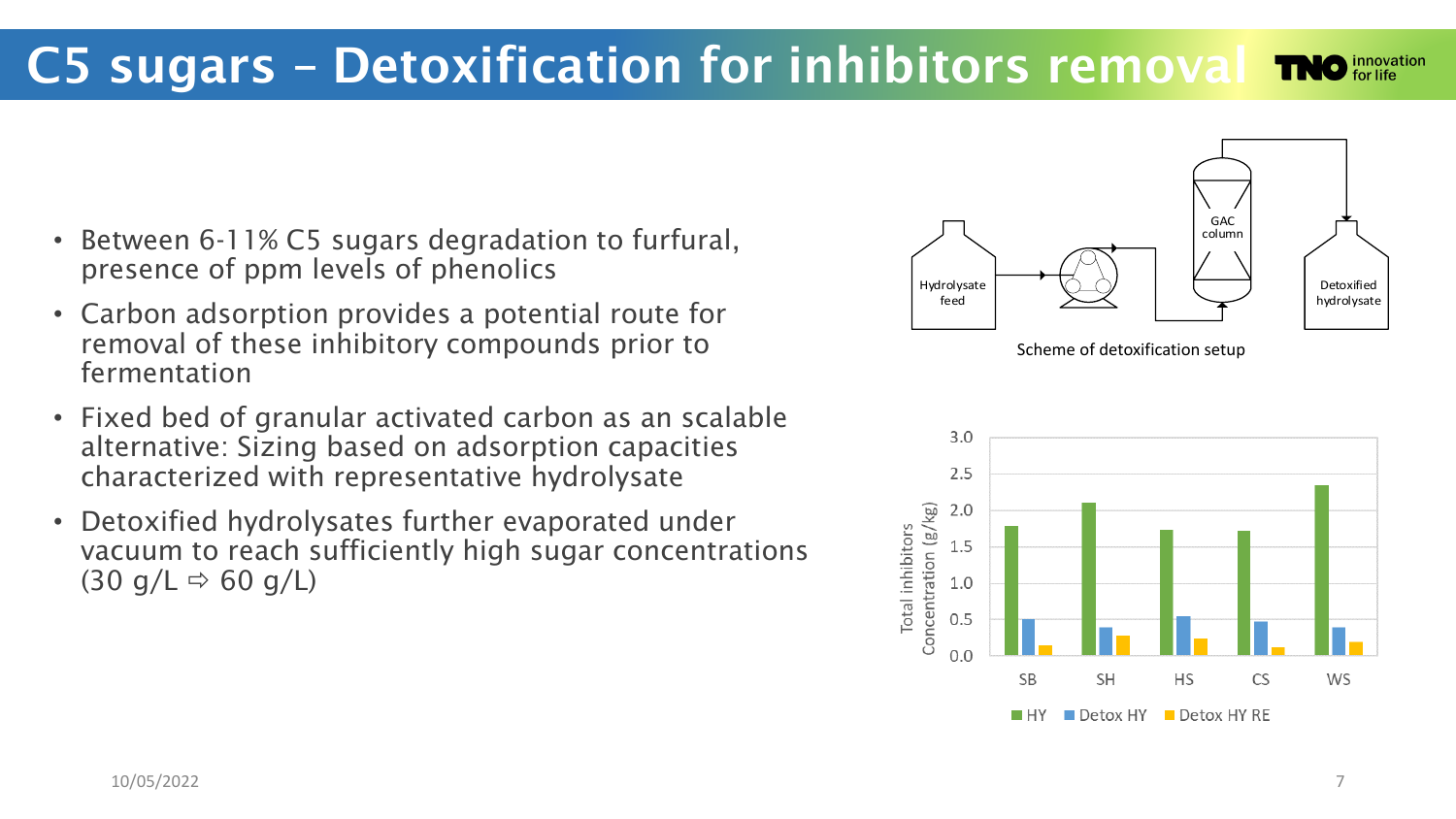# C5 sugars – Ethanol fermentation

- Good growth in most C5 substrates expect sunn hemp and hemp (further dilution required).
- Ethanol yield on xylose (control): 0.38  $g/g = 75%$  of theoretical maximum.
- Lag phase due to initial acetic acid  $(5-7 g/L)$ .
- Ethanol yield lower on feedstocks: Ethanol is not produced from C6 sugars (mannose, galactose, glucose), so not all sugars consumed.



| <b>Substrate</b> | <b>Total</b><br>sugars | <b>Sugar</b><br>consumption | <b>Ethanol</b><br>production | <b>Ethanol</b><br>yield on<br>total sugars |
|------------------|------------------------|-----------------------------|------------------------------|--------------------------------------------|
|                  | g/L                    | $\%$                        | g/L                          | % of control                               |
| Xylose (control) | 45                     | 100                         | 17.2                         | 100                                        |
| Wheat straw      | 55                     | 91                          | 17.0                         | 82                                         |
| Maize stover     | 60                     | 91                          | 15.9                         | 69                                         |
| Sorghum          | 54                     | 89                          | 16.0                         | 79                                         |
| Sunn hemp        | 33                     | 96                          | 8.1                          | 87                                         |
| Hemp             | 17                     | 94                          | 5.6                          | 88                                         |

WAGENIN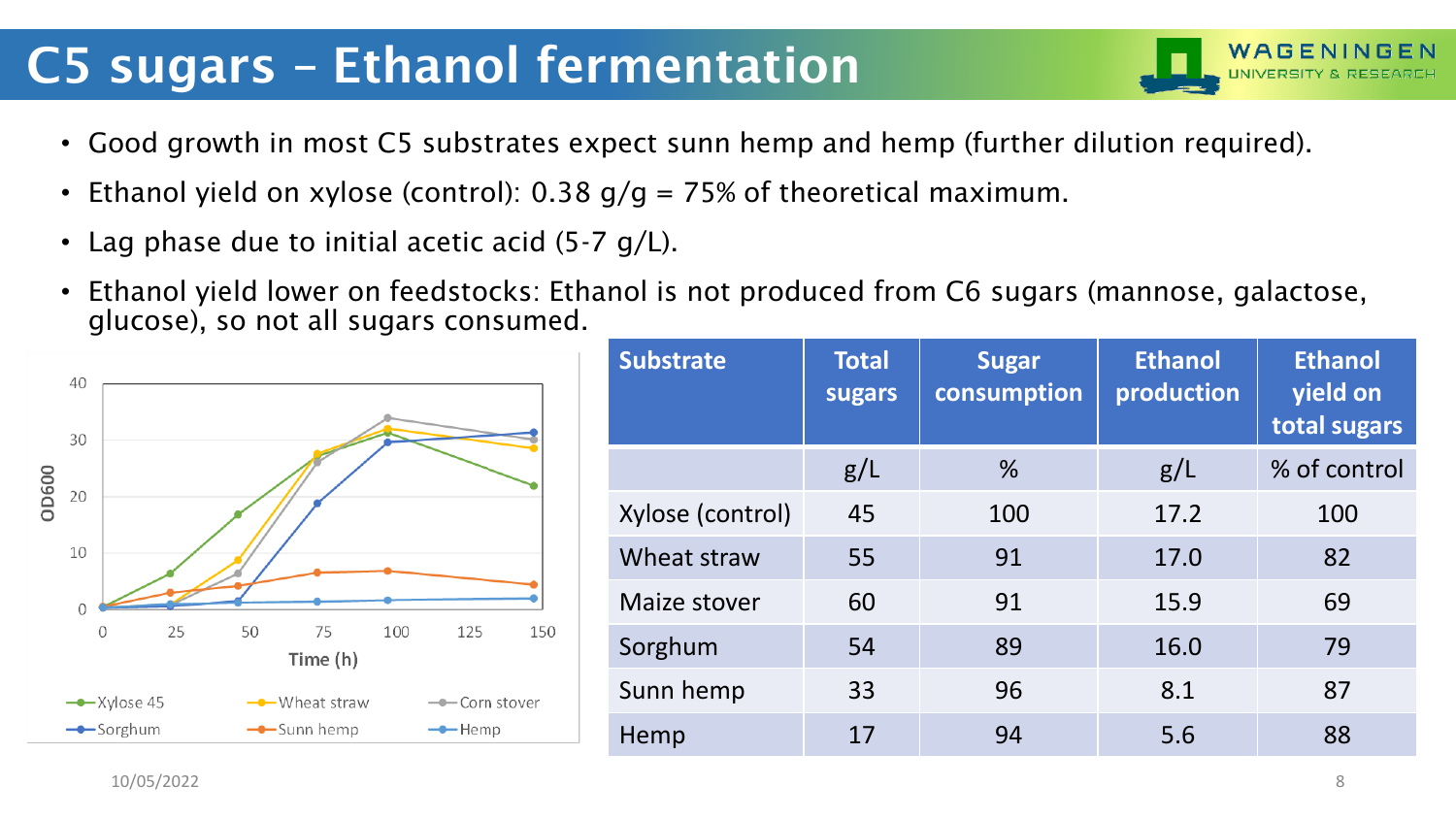# Concluding remarks and outlook

- Agricultural residues and herbaceous biomasses readily pretreated through pre-extraction and mild acetone organosolv fractionation.
- High fractionation product yields: 90% glucan in pulp, 82% C5 in hydrolysate, 68% lignin as final product.
- Effective enzymatic hydrolysis and detoxification to produce C6 and C5 sugar streams: Still challenges with hemp biomasses (enzymatic recalcitrance, higher inhibitor content).
- Fermentations were successful but challenges: Remaining sugars and acetic acid content.
- Future work:
	- Sequential and co-cultivation of strains using mixed C6/C5 streams to allow 1-step fermentation
	- Adaptation of the process to substrates
	- Optimisation of upstream conditioning with fermentation routes